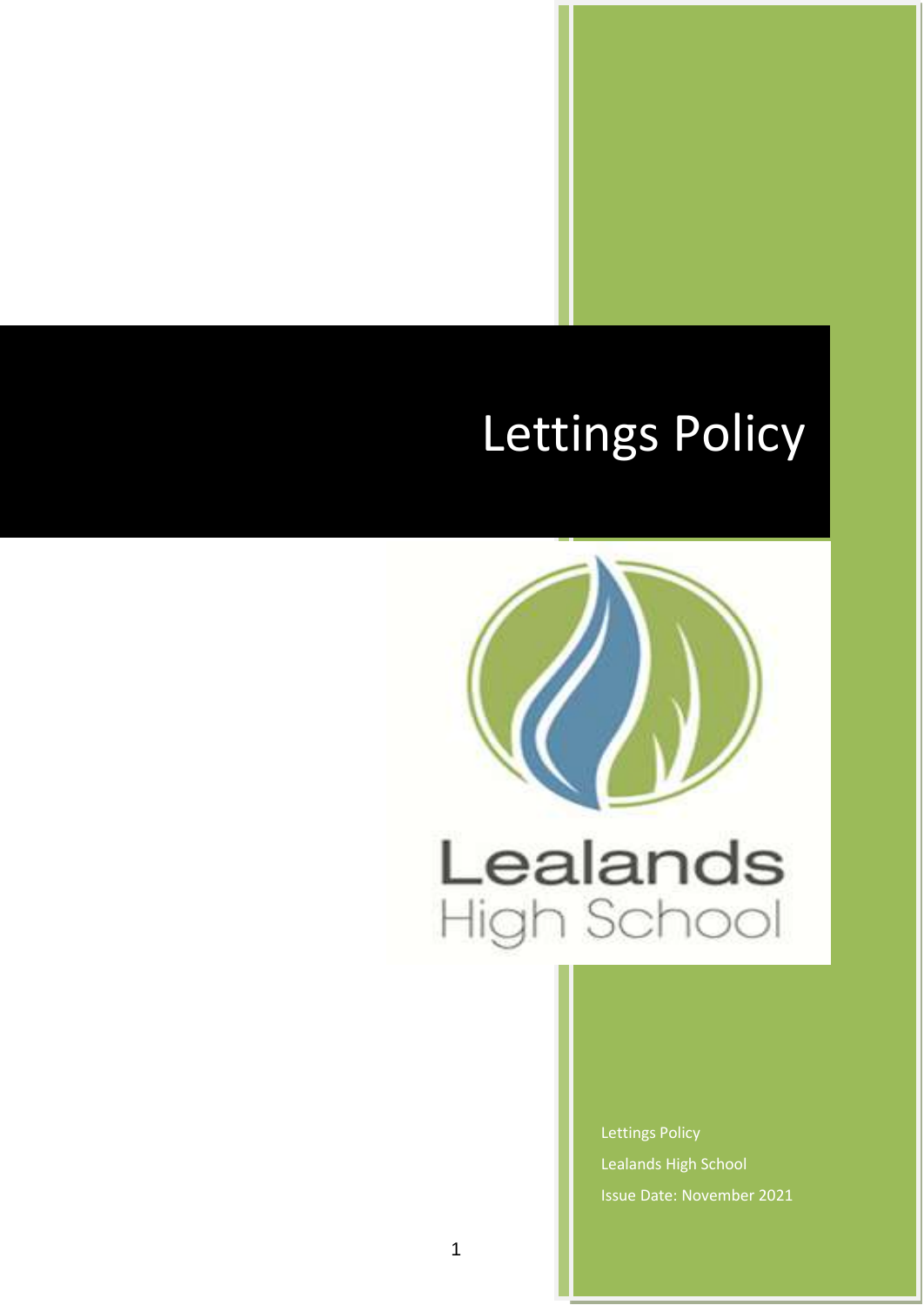#### **1. INTRODUCTION**

Lealands High School policies are designed to support the school ethos, aims and vision. Lealands is a positive learning community which is fully inclusive to ensure equality of opportunity for all.

Our aims are outlined in our Home School Agreement. **Our aims:**

| <b>Excellence in everything we</b><br>do                                                   | <b>Everyone has</b><br>responsibility                       | <b>Respect for all</b>                                                                              |
|--------------------------------------------------------------------------------------------|-------------------------------------------------------------|-----------------------------------------------------------------------------------------------------|
| • Everyone achieves success<br>and makes excellent progress                                | • To prepare young people for<br>life and a positive future | Everyone is valued for their<br>$\bullet$<br>contribution                                           |
| • We all continually improve<br>what we do and work hard                                   | $\bullet$ To ensure that school is a<br>safe place          | • All are cared for and supported<br>so that needs are met                                          |
| • We care about being the best<br>we can be and getting the<br>best out of those around us | • To help and support others<br>to grow and succeed         | We recognise and celebrate<br>$\bullet$<br>the talents, gifts and<br>uniqueness of every individual |

In order to achieve these aims students, parents and the school need to work in partnership.

#### **Our vision is to be:**

*Everyone achieves excellence, demonstrates respect for all and takes responsibility for their own actions, while helping others to be successful.*

We strive to achieve this vision in all that we do and staff, students, parents, governors, other school stakeholders and partners are all an important part of making this happen.

#### **2. RATIONALE**

The Governing Body is committed to greater use of the school site and its facilities by the local community. As such a flexible arrangement for lettings will be followed relating to the economic and commercial rates charged by other facilities.

#### **3. BROAD GOALS**

- To develop and broaden the use of the school facilities by the local community.
- To develop further opportunities for participation in activities by pupils outside the school curriculum.
- To increase revenue into the school.

#### **4. PUPIL & OTHER OUTCOMES**

- There will be full use of the facilities, where possible, by the local community.
- Partnerships with our partner schools and organisations will be enhanced.
- Pupils will benefit from an increase in revenue to the school by extra funding being available for resources.

#### **5. APPLICATION**

5.1 Charges relating to school facilities will be reviewed and set annually by the Governing Body in the Spring Term, with consideration given to those facilities supported by the Football Foundation. Changes to letting charges will be implemented on the  $1<sup>st</sup>$  September each year.

An automatic inflationary factor will be added to the hire charge of all facilities annually. The rate of inflation to be used will be based on the preceding year and applied to all lettings on the  $1<sup>st</sup>$  September as detailed above.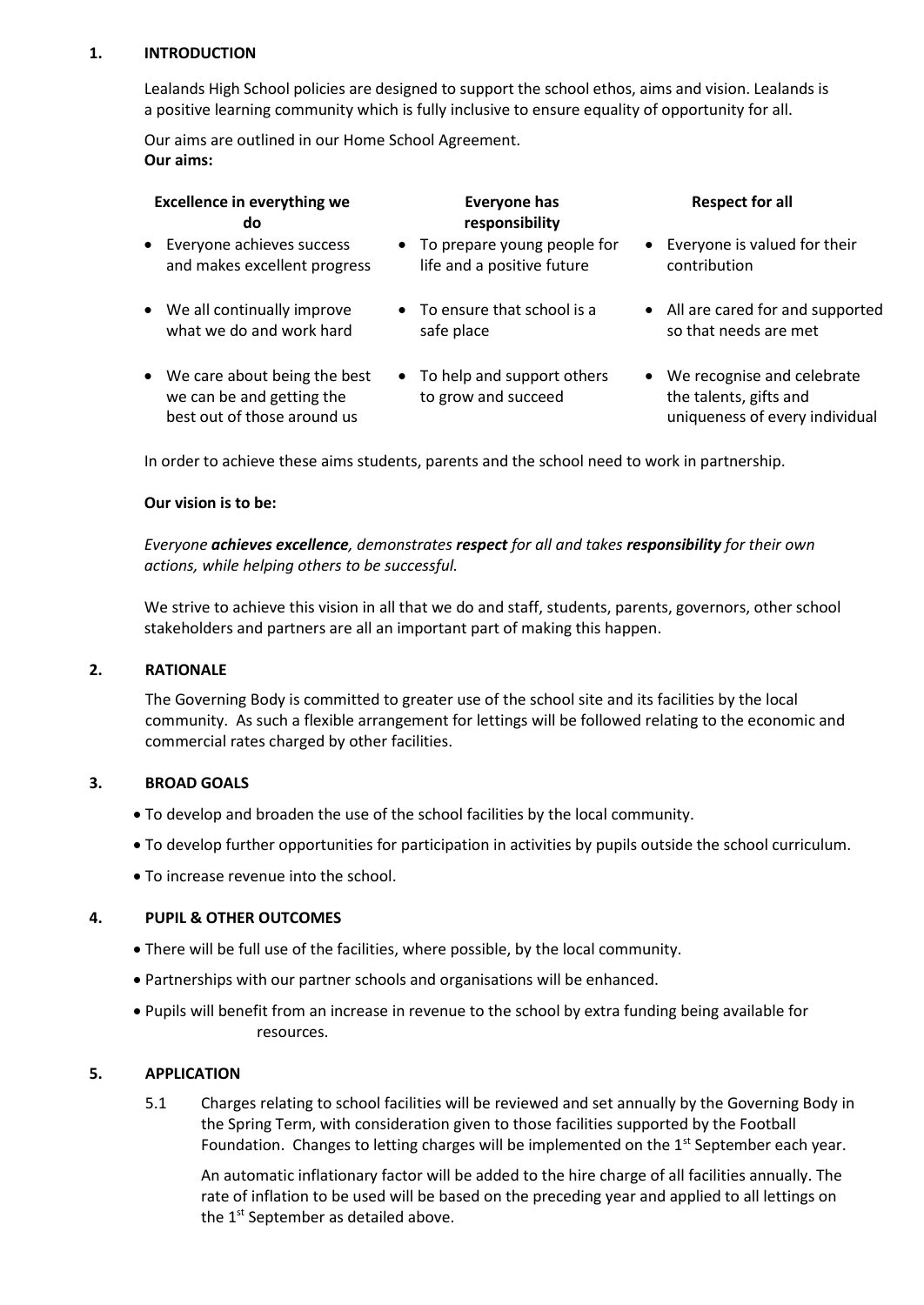The School pricing policy takes into account different user groups, community youths, partners and adults.

All lettings must be applied for on the Lealands High School Application for Use of School Premises form. In cases where organisations do not carry their own Public Liability Insurance then a relevant charge will be made covering this liability using Luton Borough Council's Insurance Services.

All named hirers will be issued with documentation relating to operating procedures and emergency operating procedures. This guidance should be followed by all hirers and users.

The named hirer is responsible for informing their user group of the school hiring procedures and emergency procedures. The named hirer is also responsible for reporting Health & Safety issues as set out in the school procedures. The named hirer must ensure the school's Safeguarding Policy is adhered to and that any statutory requirements regarding child protection are implemented by the user group.

- 5.2 The Community Development Manager is responsible for ensuring that all lettings procedures are followed and that the lettings and charges are paid.
- 5.3 The Community Development Manager is responsible for co-ordinating all lettings associated with the Football Foundation.
- 5.4 Hirers and users are responsible for following all the school guidelines and safeguarding procedures.

#### **6. MONITORING, EVALUATION AND REVIEW**

*This policy will be reviewed annually by the Governors Finance Committee.*

- 6.1 **The Business Manager** has overall responsibility for the successful implementation of this policy.
- 6.2 The Community Development Manager will have responsibility for monitoring the successful implementation of this policy on a day-to-day basis.



# **Lealands High School**

### **Lettings Charges : September 2021**

| <b>Facility</b>                              | Cost £ / Hour        |
|----------------------------------------------|----------------------|
| <b>Full Astro: Youth</b>                     | 38.40                |
| Half Astro: Youth                            | 19.20                |
| <b>Full Astro: Adult</b>                     | 48.80                |
| Half Astro: Adult                            | 24.40                |
| Vet Sunday League                            | 30.20                |
| Sports Hall: 10 Week Block Booking           | 26.50                |
| Sports Hall Ad Hoc Bookings                  | 42.60                |
| Gym / Dance Studio                           | 24.50                |
| <b>Activity Studio</b>                       | 16.30                |
| Judo Mats                                    | 6.00                 |
| <b>Swimming Pool</b>                         | 57.00                |
| Mini Soccer Pitch                            | 13.00                |
| Netball / Tennis Court                       | 13.00                |
| <b>School Hall</b>                           | Price on application |
| Community Room (one side)                    | 19.40                |
| Community Room (double)                      | 31.60                |
| Community Room (SPCT and Special Concession) | 13.00                |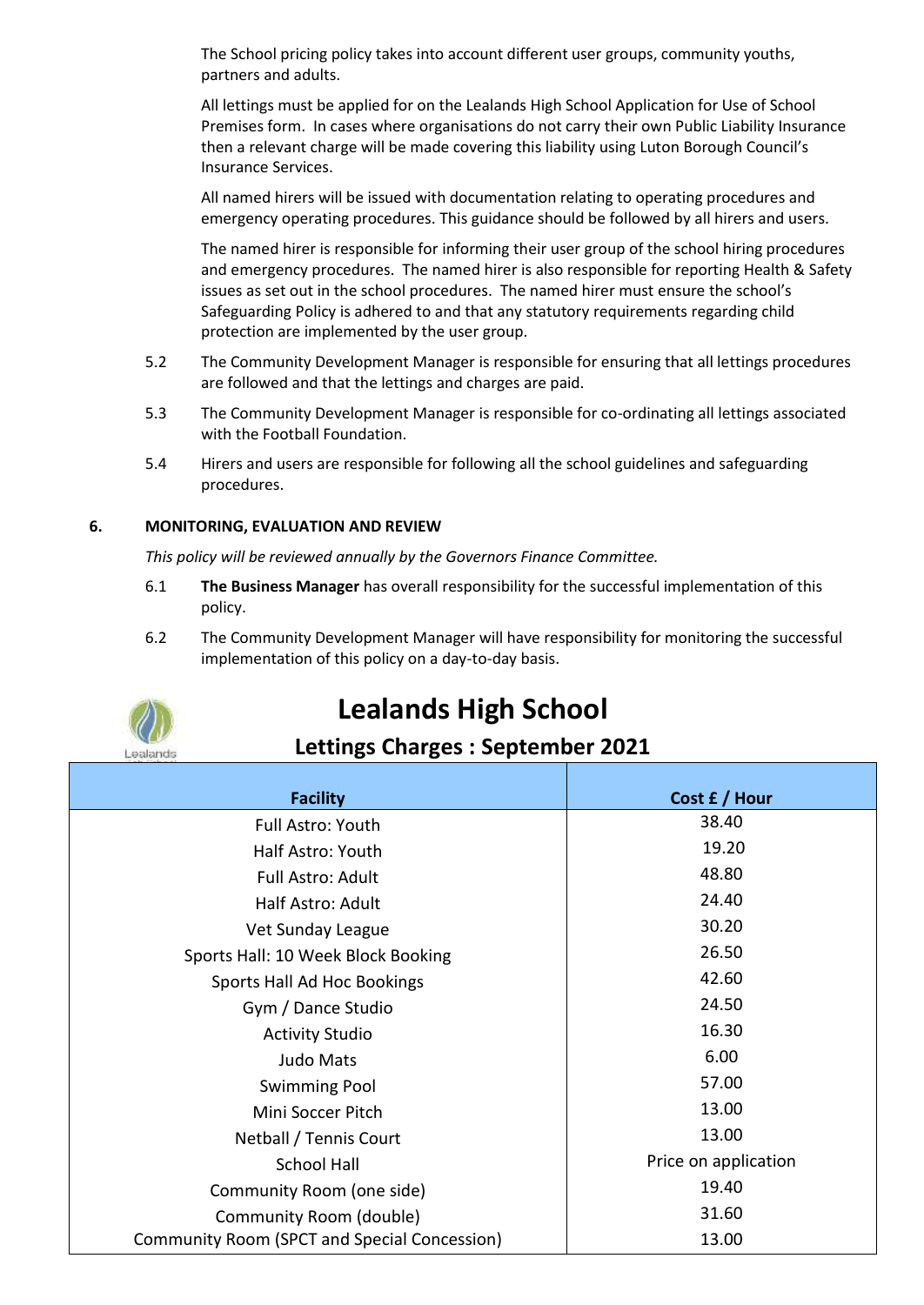The school retains the right to run promotional offers and discounts on lettings for new bookings. Discounted rates will be provided on request, please contact the Community Development Manager for more details.

The cost of hiring any school facility may incur additional charges if site agents are required to do more than just open and close the venue. Any extra charges will be discussed at time of booking.

All lettings outside of the opening hours detailed in the Facilities Management Agreement will incur an additional charge. This will be at a set amount per hour and will be discussed at the time of booking.

A refundable deposit may be required to cover the cost of damage, theft or vandalism. This will be discussed at the time of booking.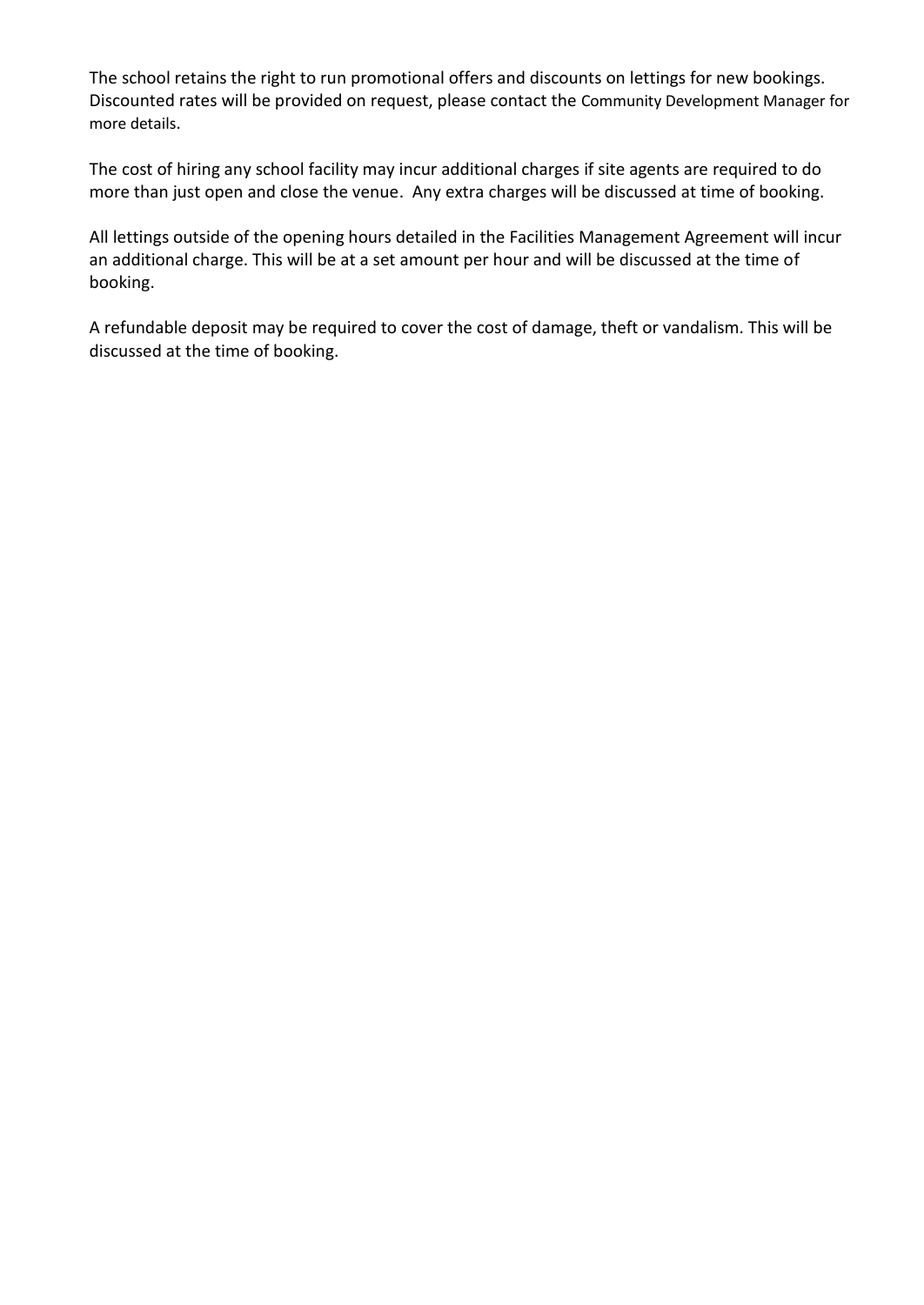#### **CONDITIONS FOR HIRE OF PREMISES**

- 1. Application for the hire of the facilities should be submitted to Mr P. Payne (Community Development Manager).
- 2. All bookings accepted are subject to the availability of the accommodation applied for, and approval of the School Business Manager.
- 3. Lealands High School is a non-smoking establishment, and is not licensed for alcohol.
- 4. We reserve the right to refuse any applications.
- 5. Hirers should indicate exact facility required, e.g. Half Astro, Full Astro, Sports Hall, Swimming Pool, Main School Hall etc.
- 6. The hours of hiring **MUST** include time preparing for the event and clearing up afterwards.
- 7. A responsible adult must be appointed by the Organisation to take charge at their meetings.
- 8. The hirer shall agree to repay to Lealands High School all expenses which may be incurred by them in repairing, making good or replacing any part of the school building or the contents thereof which may be lost, damaged or destroyed in consequence of the hirer's use of the premises.
- 9. Cancellation, postponement or alteration of the hire should, where possible, be sent in writing to reach the school no later than 48 hours before the date of the booking. If cancellation is not received by the hirer for any reason they may be liable for the full cost of hire.
- 10. Payment should be received by the school at least 7 days before the date of hire. Any use of accommodation in excess of that booked will be subject to a supplementary charge.
- 11. Hirers should note that no VAT is payable on lettings in respect of indoor sports facilities for which the hirer is willing to pay in full, in advance. A period of hire must be not less than three months and must consist of at least ten individual hire sessions occurring not less frequently than once a fortnight (excluding school holidays). **NO REFUND** will be payable under any circumstances on dates which are subsequently cancelled.
- 12. The school reserves the right to cancel or postpone use of premises at any time.
- 13. The school accepts no responsibility for loss of any article or belongings of the organisation or its members at any time.
- 14. Premises must not be used other than for the purpose approved nor exceed the time or period authorised.
- 15. All facilities should be left in a clean, litter free and tidy condition and all equipment should be put away, before leaving the premises. Failure to comply could result in bookings being cancelled or refused.
- 16. Hirers **MUST** ensure that they familiarise themselves, in the case of fire or other emergency with escape routes, location of fire extinguishers, fire alarms and exit doors. If you have any Health and Safety concerns or questions please speak to the On Duty Site Agent immediately - 07979700420. On hearing the fire alarm all users should evacuate the premises and muster on the field at the front of the school. The designated person responsible for the booking should account for all attendees and ensure that everybody remains on the school field until the facilities management team confirm that it is safe to re-enter the school.
- 17. Hirers are responsible for ensuring that all requirements regarding safeguarding and child protection are implemented by the user group. The policies relating to this should be supplied to Lealands High School at the time of the booking.
- 18. A review of local facilities (for hire) will be undertaken annually and the pricing structure will be reviewed in line with other local facilities charges. If a price increase is levied it will be capped at 15% per annum and applied on the 1<sup>st</sup> September.
- 19. Weekend hirers of the swimming pool are required to carry out their own water test prior to using the pool. This will be to check the levels of Chlorine and PH. Lealands High School will manage the swimming pool plant and complete a water check on either a Saturday or Sunday. However, all hirers are required to test the water themselves prior to the pool being used to ensure the water is within acceptable ranges for Chlorine and PH. All hirers will be inducted into water testing by Lealands High School Staff.
- 20. All hirers of the swimming pool will be supplied with keys to access the pool. The facilities management company will only provide access to the changing rooms. It is the responsibility of the hirer to ensure that access is only provided to the pool when supervision is in place by a member of the swimming club staff. It is the hirer's responsibility to lock the doors to the swimming pool once their session has finished. This is needed to stop any unauthorised access.
- 21. If an access fob is requested there is a charge of £5 (per fob), which is refundable on return of the fob. A written request must be made to Mr P. Payne (Community Development Manager).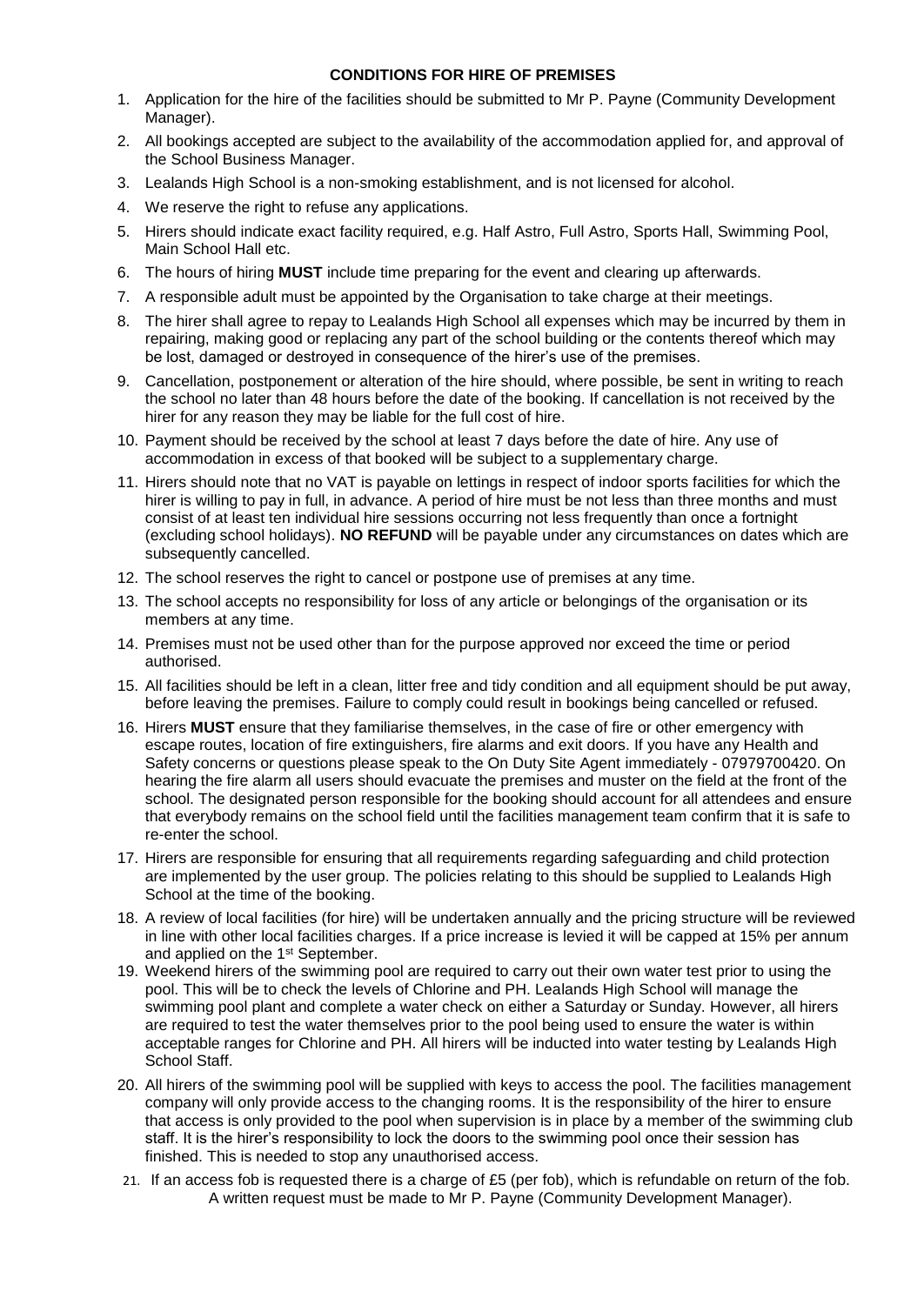

## **APPLICATION FOR USE OF SCHOOL PREMISES**

| resisuas<br>High School                                                                                                     |                                                                                                    |  |  |
|-----------------------------------------------------------------------------------------------------------------------------|----------------------------------------------------------------------------------------------------|--|--|
| Organisation:                                                                                                               |                                                                                                    |  |  |
| <b>Contact Name:</b>                                                                                                        | Tel No:                                                                                            |  |  |
| <b>Contact Address:</b>                                                                                                     |                                                                                                    |  |  |
|                                                                                                                             | Postal Code:                                                                                       |  |  |
| Email:                                                                                                                      |                                                                                                    |  |  |
| Activity/Meeting hired for:                                                                                                 |                                                                                                    |  |  |
| Date required:<br>Facility Required:                                                                                        |                                                                                                    |  |  |
| Times required:<br>From:                                                                                                    | To:                                                                                                |  |  |
| Charge per meeting as above: £                                                                                              |                                                                                                    |  |  |
| Number of meetings:                                                                                                         |                                                                                                    |  |  |
| Insurance Details Policy Number:                                                                                            |                                                                                                    |  |  |
| Policy seen by:                                                                                                             |                                                                                                    |  |  |
| A copy of your insurance MUST be provided before your booking will be sanctioned.                                           |                                                                                                    |  |  |
| Cost of School Insurance: £                                                                                                 |                                                                                                    |  |  |
| BEFORE SIGNING PLEASE READ AND AGREE CONDITIONS ABOVE AND OVERLEAF<br>Tick box that you have read and agree<br>Agree $\Box$ |                                                                                                    |  |  |
| Where did you hear about us? Already a Facilities User $\Box$ School Website $\Box$<br>Facebook Page<br>⊔                   |                                                                                                    |  |  |
| Live locally $\Box$ Friends $\Box$ Other $\Box$<br>(please state)                                                           |                                                                                                    |  |  |
| detailed above and on the reverse of this form.                                                                             | I am authorised by my organisation to accept the conditions for use of the above named premises as |  |  |
| Signed:                                                                                                                     | Date:<br>$\prime$                                                                                  |  |  |
| Position in Organisation:                                                                                                   |                                                                                                    |  |  |
| Booking Agreed by:                                                                                                          | Site Agent Accepting:                                                                              |  |  |
| Authorised by:                                                                                                              | <b>Business Manager/Head teacher</b>                                                               |  |  |
| Date:                                                                                                                       |                                                                                                    |  |  |